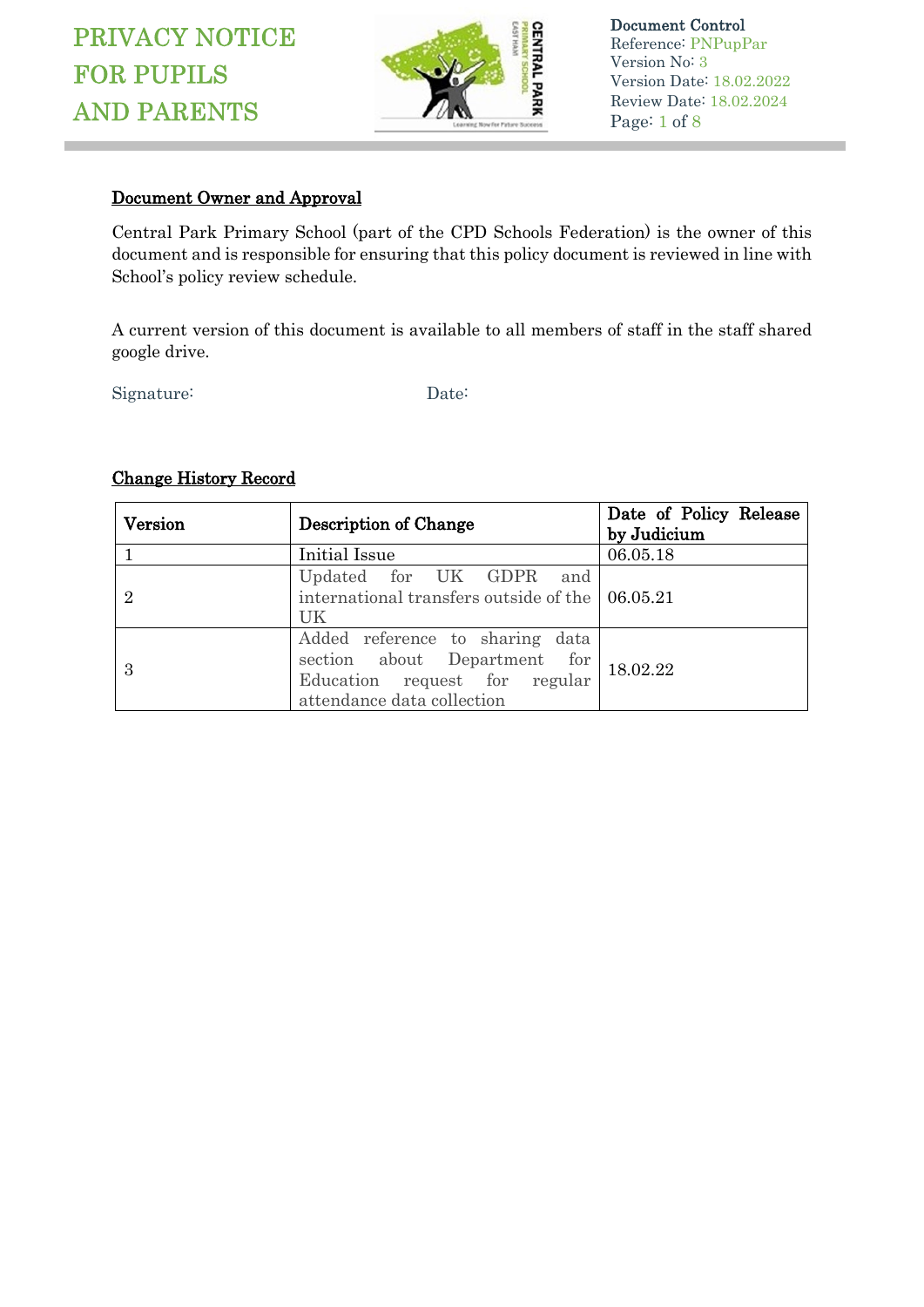

Document Control Reference: PNPupPar Version No: 3 Version Date: 18.02.2022 Review Date: 18.02.2024 Page: 2 of 8

This privacy notice describes how we collect and use personal information about pupils, in accordance with the UK General Data Protection Regulation (UK GDPR), section 537A of the Education Act 1996 and section 83 of the Children Act 1989.

Following Brexit, Regulation (EU) 2016/679, General Data Protection Regulation (GDPR) is retained EU law and known as UK GDPR. The UK GDPR sits alongside an amended version of the Data Protection Act 2018 that relate to general personal data processing, powers of the Information Commissioner and sanctions and enforcement. The GDPR as it continues to apply in the EU is known as EU GDPR.

# Who Collects This Information

Central Park Primary School (part of the CPD Schools Federation) is a "data controller." This means that we are responsible for deciding how we hold and use personal information about pupils and parents.

We may collect, store and use the following categories of personal information about you:

# Categories of Pupil Information We Collect, Process, Hold and Share

- Personal information such as name, pupil number, date of birth, gender and contact information;
- Emergency contact and family lifestyle information such as names, relationship, phone numbers and email addresses;
- Characteristics (such as ethnicity, language, nationality, country of birth and free school meal eligibility);
- Attendance details (such as sessions attended, number of absences and reasons for absence);
- Performance and assessment information;
- Behavioural information (including exclusions);
- Special educational needs information;
- Relevant medical information;
- Special categories of personal data (including [ethnicity, relevant medical information, special educational needs information]);
- Information about the use of our IT, communications and other systems, and other monitoring information;
- Pupil Premium eligibility [Financial details];
- Recordings of pupils and/or parents from the School's video conferencing platform [Google Meets];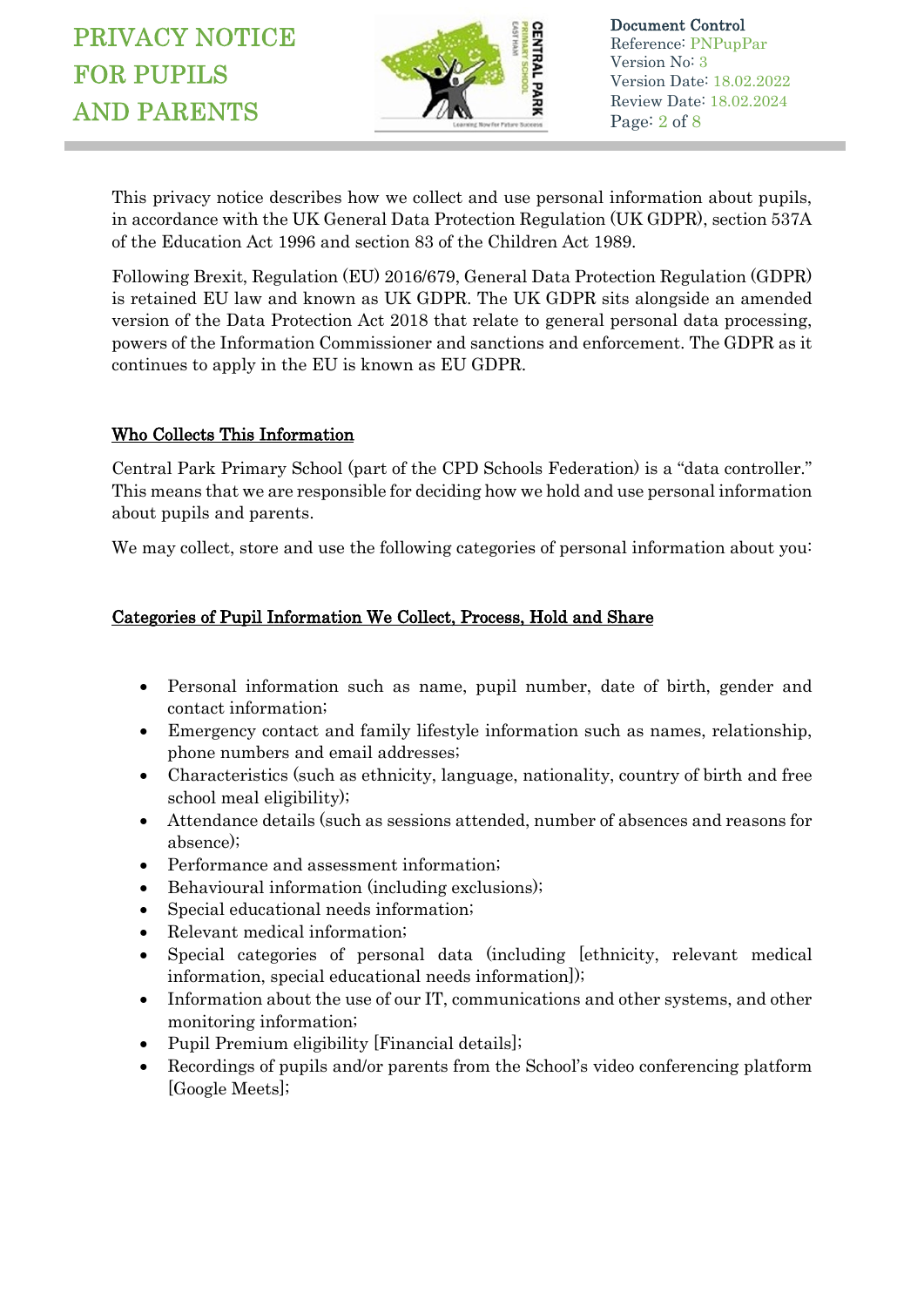

Document Control Reference: PNPupPar Version No: 3 Version Date: 18.02.2022 Review Date: 18.02.2024 Page: 3 of 8

#### Collecting this Information

Whilst the majority of information you provide to us is mandatory, some of it is provided to us on a voluntary basis. In order to comply with the UK General Data Protection Regulation, we will inform you whether you are required to provide certain pupil information to us or if you have a choice in this.

It is important that the personal information we hold about you is accurate and current. Please keep us informed if your personal information changes during your working relationship with us.

## How We Use Your Personal Information

We hold pupil data and use it for:

- Pupil selection (and to confirm the identity of prospective pupils and their parents);
- Providing education services and extra-curricular activities to pupils, and monitoring pupils' progress and educational needs;
- Informing decisions such as the funding of schools;
- Assessing performance and to set targets for schools;
- Safeguarding pupils' welfare and providing appropriate pastoral (and where necessary medical) care;
- Support teaching and learning;
- Giving and receive information and references about past, current and prospective pupils, and to provide references to potential employers of past pupils;
- Managing internal policy and procedure;
- Enabling pupils to take part in assessments, to publish the results of examinations and to record pupil achievements;
- To carry out statistical analysis for diversity purposes;
- Legal and regulatory purposes (for example child protection, diversity monitoring and health and safety) and to comply with legal obligations and duties of care;
- Enabling relevant authorities to monitor the school's performance and to intervene or assist with incidents as appropriate;
- Monitoring use of the school's IT and communications systems in accordance with the school's IT security policy;
- Making use of photographic images of pupils in school publications, on the school website and on social media channels;
- Security purposes; and
- Where otherwise reasonably necessary for the school's purposes, including to obtain appropriate professional advice and insurance for the school.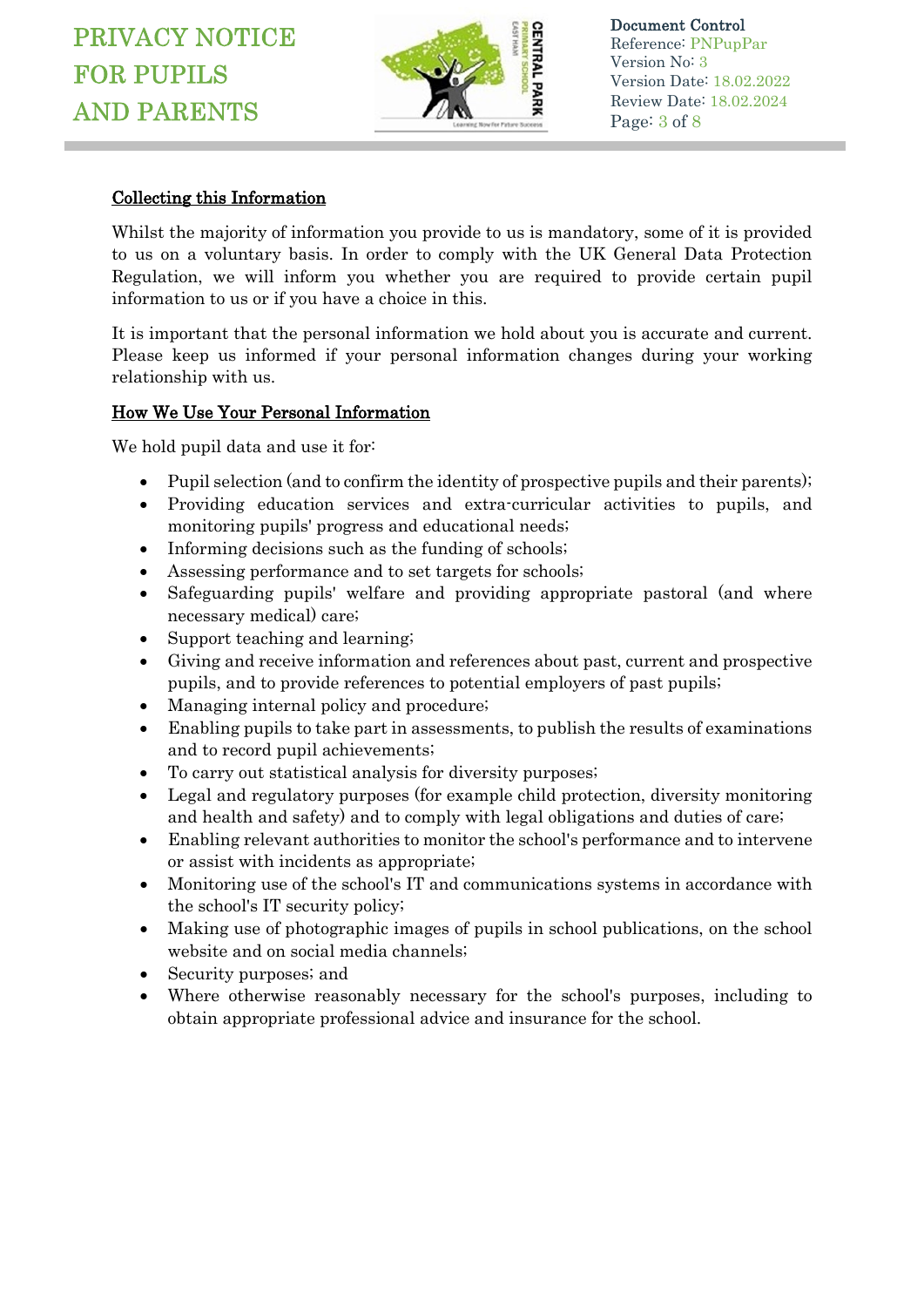

Document Control Reference: PNPupPar Version No: 3 Version Date: 18.02.2022 Review Date: 18.02.2024 Page: 4 of 8

## The Lawful Bases on which we use this Information

We will only use your information when the law allows us to. Most commonly, we will use your information in the following circumstances:

- Consent: the individual has given clear consent to process their personal data for a specific purpose;
- Contract: the processing is necessary for a contract with the individual;
- Legal obligation: the processing is necessary to comply with the law (not including contractual obligations);
- Vital interests: the processing is necessary to protect someone's life.
- Public task: the processing is necessary to perform a task in the public interest or for official functions, and the task or function has a clear basis in law; and
- The Education Act 1996: for Departmental Censuses 3 times a year. More information can be found at: [https://www.gov.uk/education/data-collection-and](https://www.gov.uk/education/data-collection-and-censuses-for-schools)[censuses-for-schools.](https://www.gov.uk/education/data-collection-and-censuses-for-schools)

We need all the categories of information in the list above primarily to allow us to comply with legal obligations. Please note that we may process information without knowledge or consent, where this is required or permitted by law.

## Sharing Data

We may need to share your data with third parties where it is necessary. There are strict controls on who can see your information. We will not share your data if you have advised us that you do not want it shared unless it's the only way we can make sure you stay safe and healthy or we are legally required to do so.

We share pupil information with:

- the Department for Education (DfE) on a statutory basis under section 3 of The Education (Information About Individual Pupils) (England) Regulations 2013;
- Ofsted;
- Other Schools that pupils have attended/will attend;
- NHS;
- Welfare services (such as social services);
- Law enforcement officials such as police, HMRC, Local Authority Fraud Investigation Officers;
- Local Authority Designated Officer;
- Professional advisors such as lawyers and consultants;
- Support services (including insurance, IT support, information security);
- Providers of learning software such as [e.g. Time Tables Rockstar, Edukey, SeeSaw.
- The Local Authority.
- other schools within the Federation;

Recently the Department for Education have requested more regular data sharing on pupil attendance to help support those vulnerable and to assist with intervention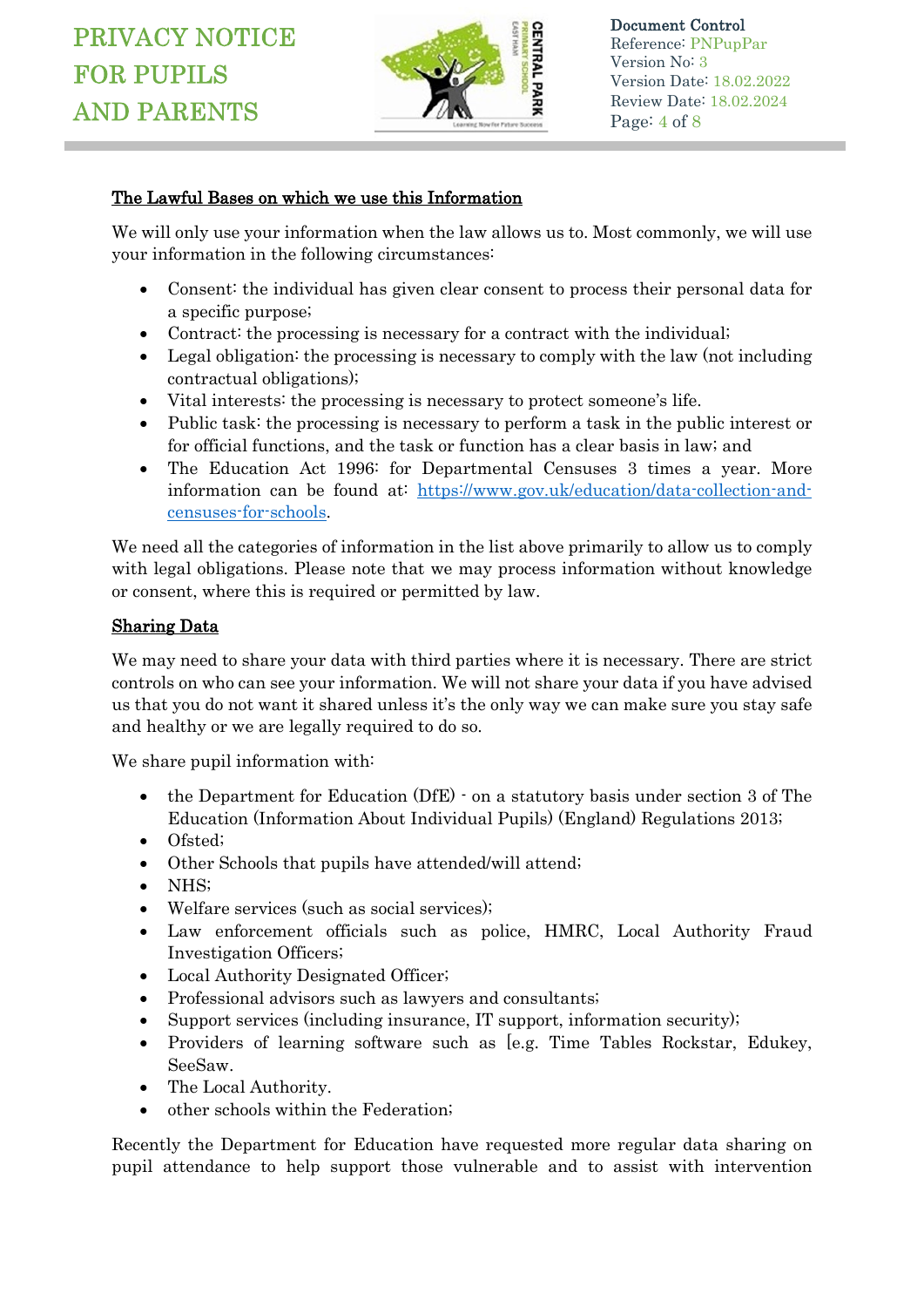

Document Control Reference: PNPupPar Version No: 3 Version Date: 18.02.2022 Review Date: 18.02.2024 Page: 5 of 8

strategies. Further information on how the Department for Education collects this data will be made available on the School website.

Information will be provided to those agencies securely or anonymised where possible.

The recipient of the information will be bound by confidentiality obligations, we require them to respect the security of your data and to treat it in accordance with the law.

[We may transfer your personal information outside the UK and the EU. If we do, you can expect a similar degree of protection in respect of your personal information.]

We do not share information about our pupils with anyone without consent unless otherwise required by law.

## Why we Share this Information

For example, we share students' data with the DfE on a statutory basis which underpins school funding and educational attainment. To find out more about the data collection requirements placed on us by the DfE please go to https://www.gov.uk/education/datacollection-and-censuses-for-schools.

## Storing Pupil Data

The School keep information about pupils on computer systems and sometimes on paper.

Except as required by law, the School only retains information about pupils for as long as necessary in accordance with timeframes imposed by law and our internal policy.

Full details on how long we keep personal data for is set out in our data retention policy, this can be found on the school website.

## Automated Decision Making

Automated decision making takes place when an electronic system uses personal information to make a decision without human intervention. We are allowed to use automated decision making in limited circumstances.

Pupils will not be subject to automated decision-making, unless we have a lawful basis for doing so and we have notified you.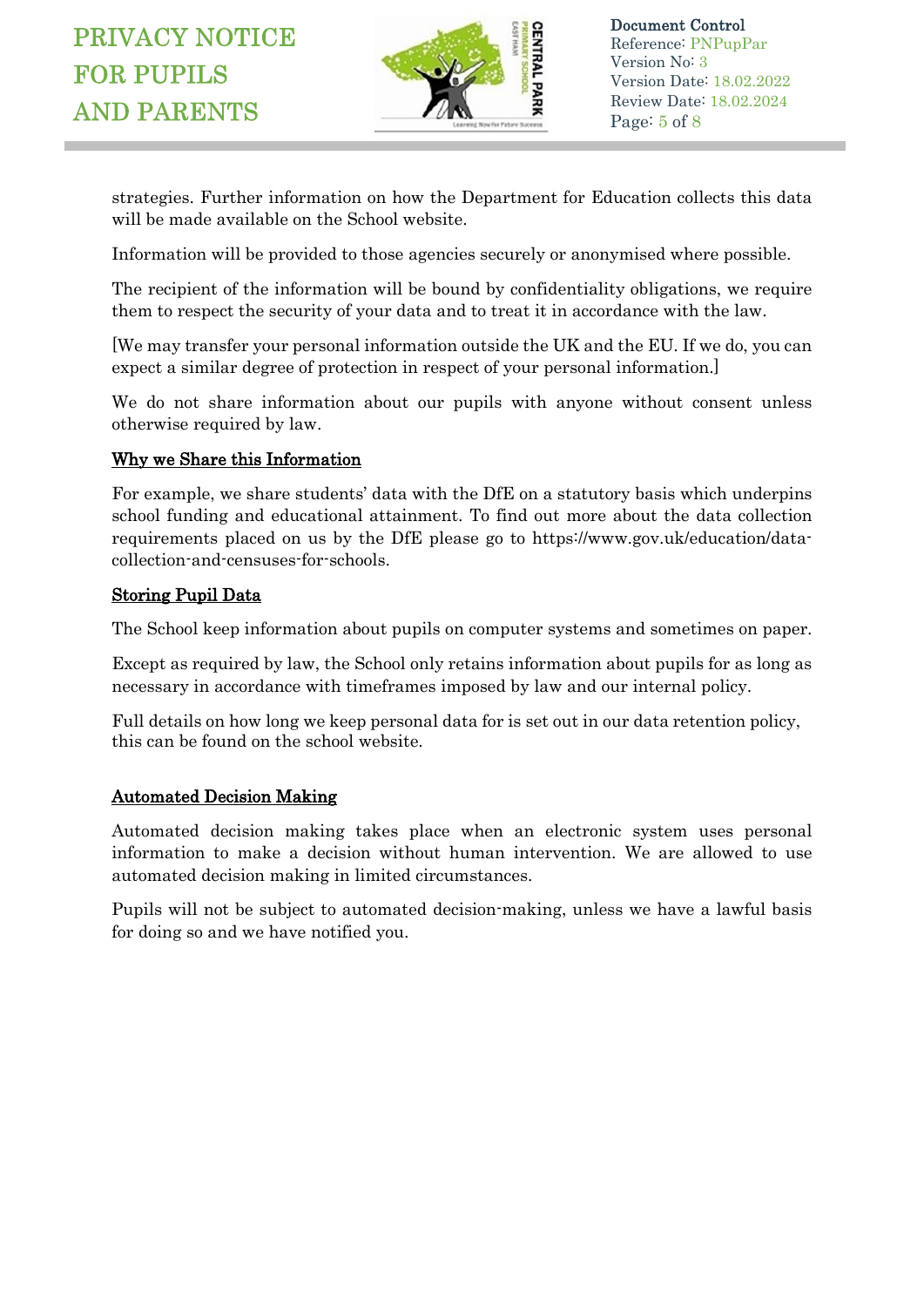

Document Control Reference: PNPupPar Version No: 3 Version Date: 18.02.2022 Review Date: 18.02.2024 Page: 6 of 8

## Retention Periods

Except as otherwise permitted or required by applicable law or regulation, the School only retains personal data for as long as necessary to fulfil the purposes they collected it for, as required to satisfy any legal, accounting or reporting obligations, or as necessary to resolve disputes.

Information about how we retain information can be found in our Data Retention policy. This document can be found on the school website.

## **Security**

We have put in place measures to protect the security of your information (i.e. against it being accidentally lost, used or accessed in an unauthorised way).

## The National Pupil Database

The NPD is owned and managed by the Department for Education and contains information about pupils in schools in England. It provides invaluable evidence on educational performance to inform independent research, as well as studies commissioned by the Department. It is held in electronic format for statistical purposes. This information is securely collected from a range of sources including schools, local authorities and awarding bodies.

We are required by law, to provide information about our pupils to the DfE as part of statutory data collections such as the school census and early years' census. Some of this information is then stored in the NPD. The law that allows this is the Education (Information About Individual Pupils) (England) Regulations 2013.

To find out more about the NPD, go to [https://www.gov.uk/government/publications/national-pupil-database-user-guide-and](https://www.gov.uk/government/publications/national-pupil-database-user-guide-and-supporting-information)[supporting-information.](https://www.gov.uk/government/publications/national-pupil-database-user-guide-and-supporting-information)

The department may share information about our pupils from the NPD with third parties who promote the education or well-being of children in England by:

- conducting research or analysis
- producing statistics
- providing information, advice or guidance

The Department has robust processes in place to ensure the confidentiality of our data is maintained and there are stringent controls in place regarding access and use of the data. Decisions on whether DfE releases data to third parties are subject to a strict approval process and based on a detailed assessment of:

- who is requesting the data
- the purpose for which it is required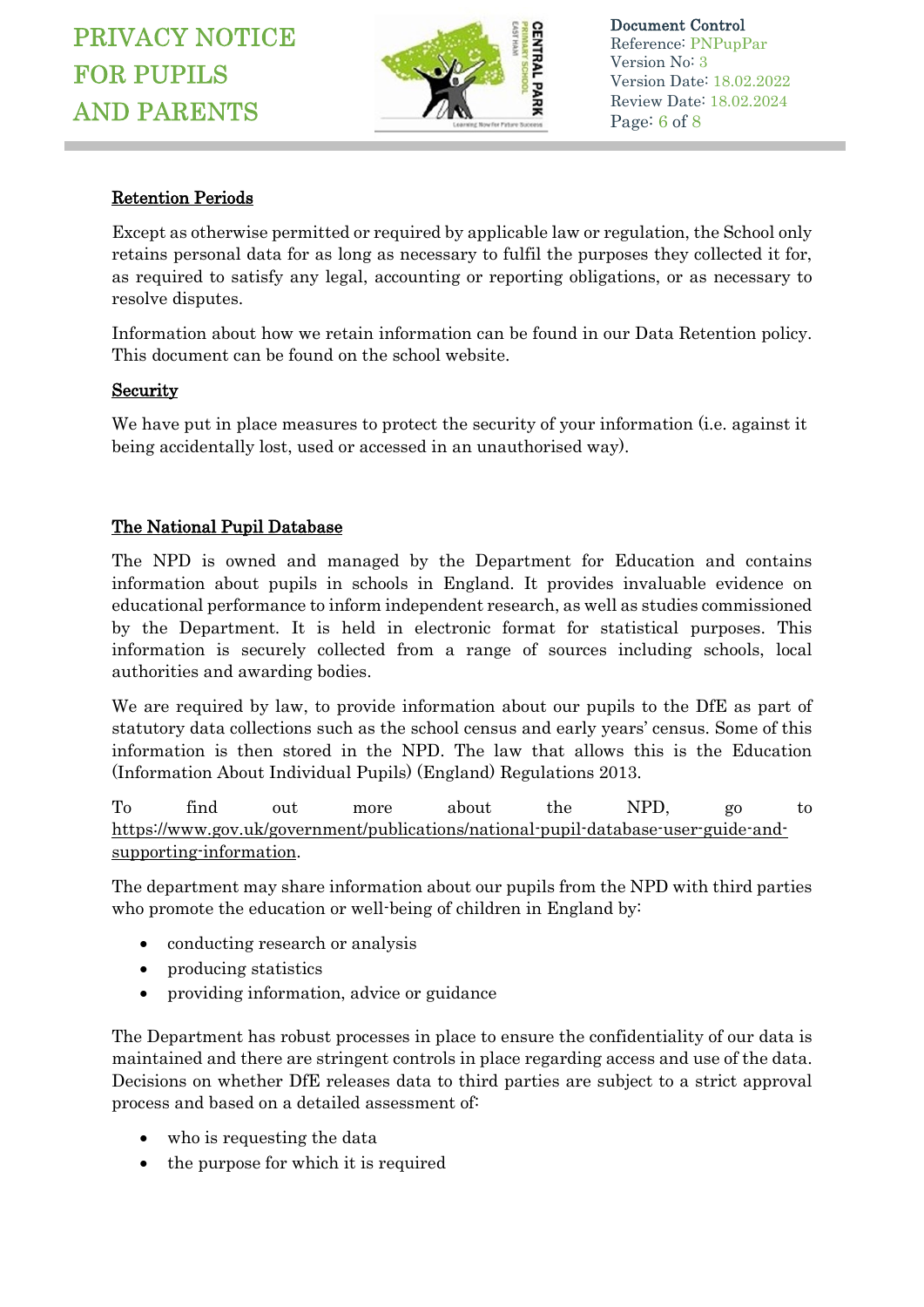

Document Control Reference: PNPupPar Version No: 3 Version Date: 18.02.2022 Review Date: 18.02.2024 Page: 7 of 8

- the level and sensitivity of data requested: and
- the arrangements in place to store and handle the data

To be granted access to pupil information, organisations must comply with strict terms and conditions covering the confidentiality and handling of the data, security arrangements and retention and use of the data.

For more information about the department's data sharing process, please visit: <https://www.gov.uk/data-protection-how-we-collect-and-share-research-data>

For information about which organisations the department has provided pupil information, (and for which project), please visit the following website: <https://www.gov.uk/government/publications/national-pupil-database-requests-received>

## To contact DfE:<https://www.gov.uk/contact-dfe>

Under data protection legislation, parents and pupils have the right to request access to information about them that we hold. To make a request for your personal information, [or be given access to your child's education record], contact the Executive Headteachers PA or Head of Finance & Operations (HofFO).

#### Requesting Access to your Personal Data

We may need to request specific information from you to help us confirm your identity and ensure your right to access the information (or to exercise any of your other rights). This is another appropriate security measure to ensure that personal information is not disclosed to any person who has no right to receive it.

If you want to request information, please see our Subject Access Request policy, for the procedures we take.

#### Right to Withdraw Consent

In circumstances where you may have provided your consent to the collection, processing and transfer of your personal information for a specific purpose, you have the right to withdraw your consent for that specific processing at any time. To withdraw your consent, please contact the Executive Headteachers PA or HofFO. Once we have received notification that you have withdrawn your consent, we will no longer process your information for the purpose or purposes you originally agreed to, unless we have another legitimate basis for doing so in law.

#### Contact

If you would like to discuss anything within this privacy notice or have a concern about the way we are collecting or using your personal data, we request that you raise your concern with the Executive Headteachers PA or HofFO in the first instance.

We have appointed a data protection officer (DPO) to oversee compliance with data protection and this privacy notice. If you have any questions about how we handle your